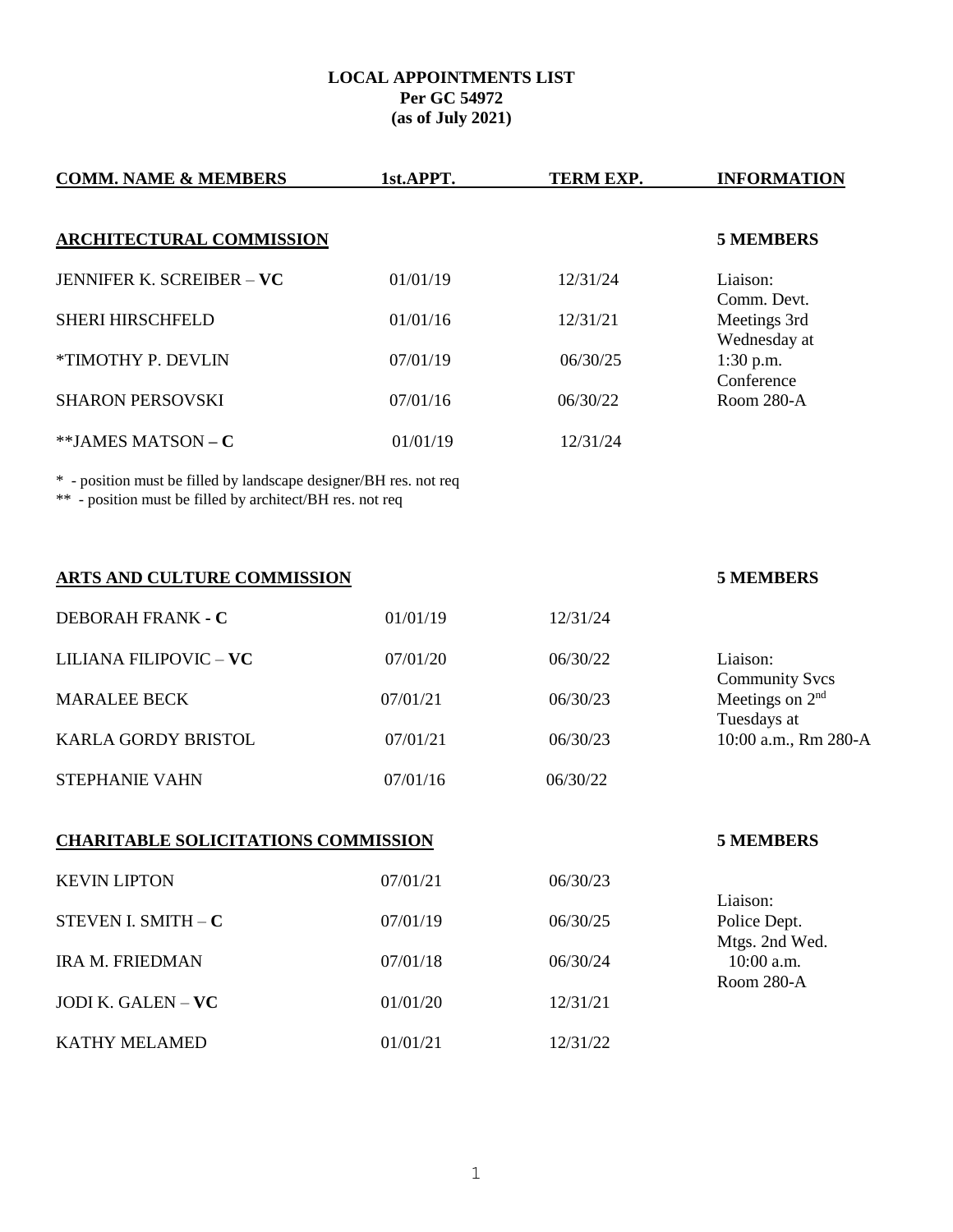# **COMMUNITY CHARITABLE FOUNDATION**

| <b>LILI BOSSE</b>                   | 2011     | 2024     |                                                                                                 |
|-------------------------------------|----------|----------|-------------------------------------------------------------------------------------------------|
| JULIAN A. GOLD, MD                  | 2011     | 2024     |                                                                                                 |
| HOWARD S. FISHER - C                | 2017     | 2022     |                                                                                                 |
| MARK N. SCHWARTZ                    | 07/01/18 | 06/30/24 | Meetings: 2x/year<br>Liaison:                                                                   |
| <b>ALLISON BALSON</b>               | 07/01/17 | 06/30/23 | <b>Community Svcs</b>                                                                           |
| <b>GEORGE CHAVEZ</b>                |          |          |                                                                                                 |
| <b>JEFF S. MUIR</b>                 |          |          |                                                                                                 |
| <b>CULTURAL HERITAGE COMMISSION</b> |          |          | <b>5 MEMBERS</b>                                                                                |
| <b>JOSH FLAGG</b>                   | 07/01/20 | 06/30/22 |                                                                                                 |
| <b>MARC TEREN</b>                   | 01/01/20 | 12/31/21 | Liaison:<br>Community Dev. Dept.                                                                |
| KIMBERLY REISS - VC                 | 07/01/19 | 06/30/25 | Meetings: Quarterly<br>every 2 <sup>nd</sup> week, 1:30pm<br>Room 280-A                         |
| CRAIG CORMAN-C                      | 01/01/19 | 12/31/24 |                                                                                                 |
| <b>JILL TAVELMAN COLLINS</b>        | 07/01/18 | 06/30/24 |                                                                                                 |
| <b>DESIGN REVIEW COMMISSION</b>     |          |          | <b>5 MEMBERS</b>                                                                                |
| <b>BARRY I. BERNSTEIN - VC</b>      | 01/01/17 | 12/31/22 |                                                                                                 |
| <b>ANTHONY P. SPANN</b>             | 07/01/17 | 06/30/23 | Liaison:                                                                                        |
| <b>ILONA SHERMAN</b>                | 01/01/16 | 12/31/21 | Comm. Devt.<br>Meetings on 1st<br>Thursdays at 1:30pm<br>and 3rd Wednesdays<br>as needed        |
| <b>TERRI R. SMOOKE</b>              | 01/01/21 | 12/31/22 |                                                                                                 |
| SANDRA PRESSMAN - C                 | 07/01/17 | 06/30/23 |                                                                                                 |
| <b>HEALTH AND SAFETY COMMISSION</b> |          |          | <b>5 MEMBERS</b>                                                                                |
| KIRK Y. CHANG, MD - VC              | 07/01/19 | 06/30/25 |                                                                                                 |
| CATHY BAKER $-C$                    | 01/01/19 | 12/31/24 |                                                                                                 |
| HELENA M. ROSENTHAL                 | 01/01/21 | 12/31/22 | Liaison:                                                                                        |
| LEE H. HILBORNE, MD                 | 01/01/20 | 12/31/21 | Fire Dept.<br>Meetings held: 4 <sup>th</sup><br>Mondays of every<br>month, 4:00p.m.<br>Rm 280-A |
| ERICA FELSENTHAL, PhD               | 07/01/20 | 06/30/22 |                                                                                                 |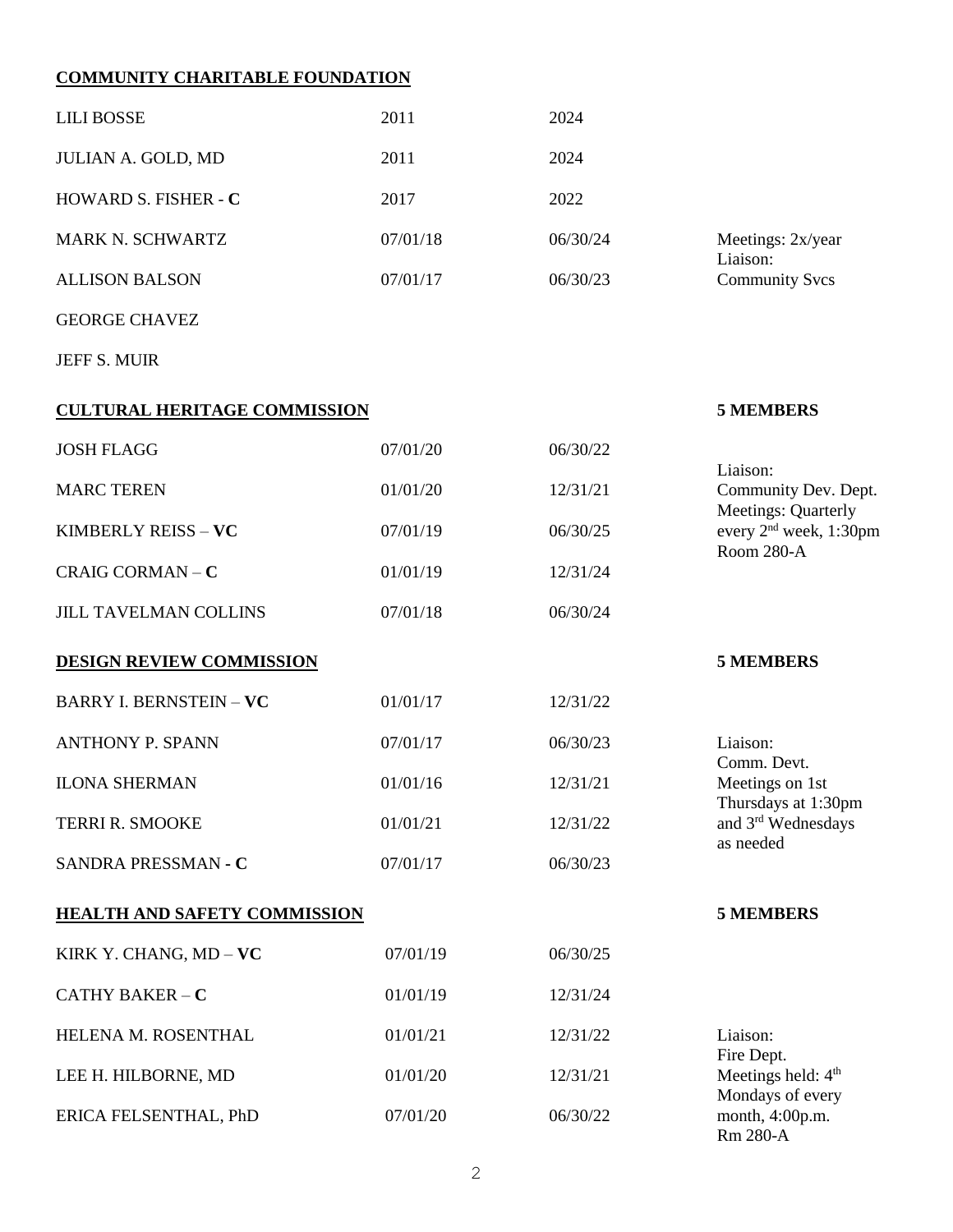# **HUMAN RELATIONS COMMISSION 5 MEMBERS**

| ORI BLUMENFELD - C                       | 05/15/14             | 12/31/21             | Liaison:                                                        |
|------------------------------------------|----------------------|----------------------|-----------------------------------------------------------------|
| <b>LAURA MARGO</b>                       | 07/01/21             | 06/30/23             | Community Svcs.<br>Meetings held: 3rd                           |
| <b>NOELLE FREEMAN</b>                    | 01/01/21             | 12/31/22             | Thursdays at 9:30 a.m.,<br>Rm 280-A                             |
| RHODA J. SHARP - VC                      | 07/01/20             | 06/30/22             |                                                                 |
| <b>VERED ELKOUBY NISIM</b>               | 07/01/21             | 06/30/23             |                                                                 |
|                                          |                      |                      |                                                                 |
| <b>PLANNING COMMISSION</b>               |                      |                      |                                                                 |
| THOMAS C. HUDNUT - VC                    | 07/01/20             | 06/30/22             |                                                                 |
| ANDY LICHT $- C$                         | 07/01/16             | 06/30/22             | Liaison:<br>Comm. Devt.                                         |
| <b>GARY B. ROSS</b>                      | 07/01/21             | 06/30/23             | Meetings 2 <sup>nd</sup> and 4 <sup>th</sup><br>Thurs. of month |
| PETER I. OSTROFF                         | 01/201/18            | 12/31/23             | @ 1:30 p.m.,<br>Rm 280-A                                        |
| MYRA DEMETER, PhD                        | 07/01/20             | 06/30/22             |                                                                 |
|                                          |                      |                      |                                                                 |
|                                          |                      |                      |                                                                 |
| PUBLIC WORKS COMMISSION                  |                      |                      | <b>5 MEMBERS</b>                                                |
| <b>JOSHUA L. GREER</b>                   | 07/01/17             | 06/30/23             |                                                                 |
| WENDY E. NYSTROM                         | 07/01/20             | 06/30/22             | Liaison:<br><b>Public Works</b>                                 |
| JOHN MILLAN - VC                         | 01/01/20             | 12/31/21             | Meetings $2^{nd}$ &<br>4 <sup>th</sup> Thursday of              |
| <b>CHARLES ALPERT - C</b>                | 01/01/18             | 12/31/23             | Each month at<br>9:00 a.m.                                      |
| <b>SHARONA R. NAZARIAN</b>               | 01/01/21             | 12/31/22             |                                                                 |
| <b>RECREATION AND PARKS COMMISSION</b>   |                      |                      | <b>5 MEMBERS</b>                                                |
|                                          |                      |                      |                                                                 |
| <b>ALISSA ROSTON</b>                     | 01/01/17             | 12/31/22             | Liaison:                                                        |
| <b>SUSAN MISHLER - C</b>                 | 07/01/18             | 06/30/24             | Community Svcs.                                                 |
| <b>JULIAN JAVOR</b>                      | 07/01/17             | 06/30/23             | Mtgs. 4th Tues.<br>of each month,                               |
| <b>MYRA B. LURIE</b><br>AMIE SHERRY - VC | 11/11/20<br>07/01/19 | 12/31/23<br>06/30/25 | 2:00 p.m.                                                       |